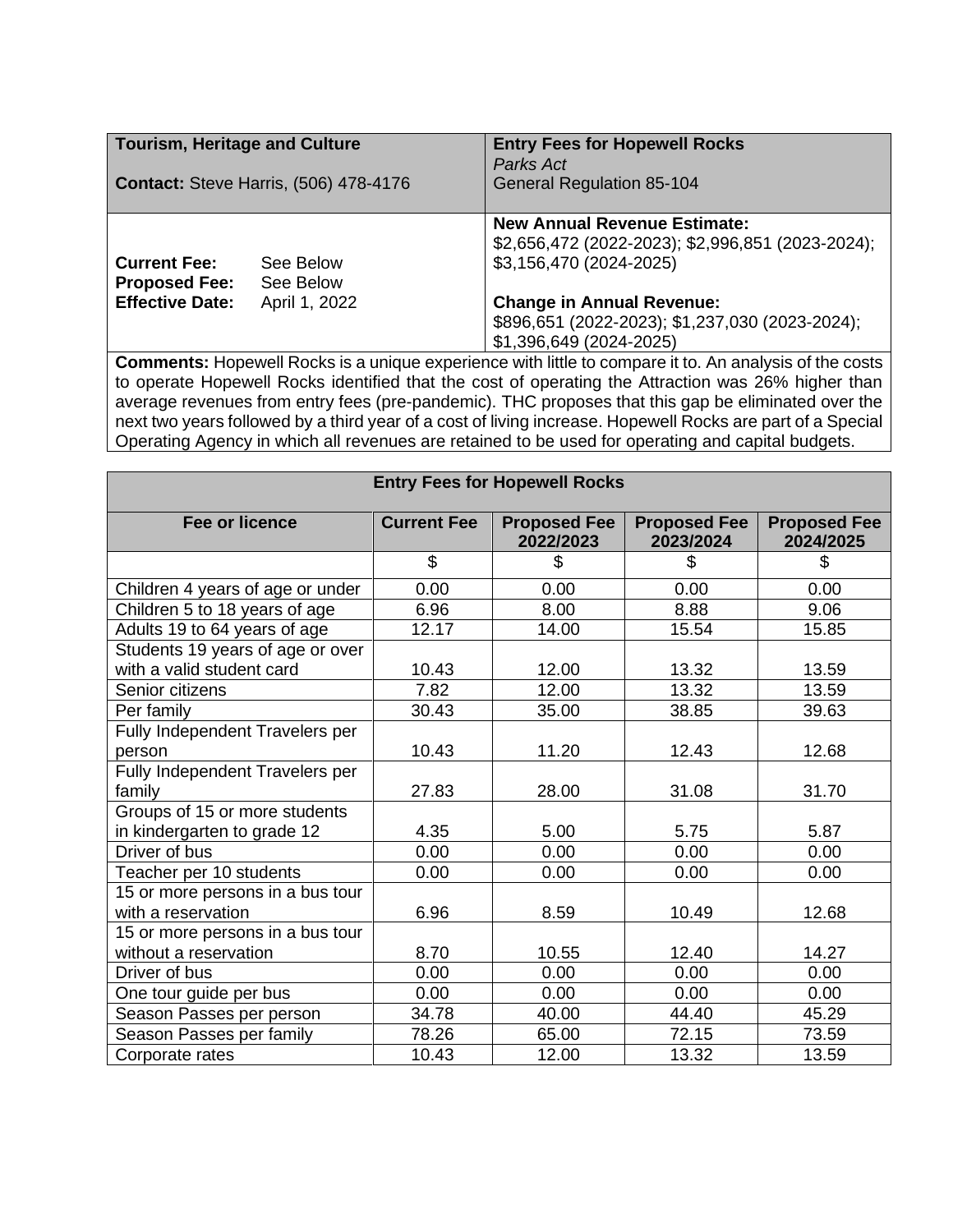| Tourism, Heritage and Culture<br><b>Contact: Steve Harris, (506) 478-4176</b> |               | <b>Entry Fees for Le Village Historique Acadien</b><br>Parks Act<br><b>General Regulation 85-104</b>          |  |
|-------------------------------------------------------------------------------|---------------|---------------------------------------------------------------------------------------------------------------|--|
| See Below<br><b>Current Fee:</b><br><b>Proposed Fee:</b><br>See Below         |               | <b>New Annual Revenue Estimate:</b><br>\$462,933 (2022-2023); \$472,192 (2023-2024);<br>\$481,635 (2024-2025) |  |
| <b>Effective Date:</b>                                                        | April 1, 2022 | <b>Change in Annual Revenue:</b><br>\$45,609 (2022-2023); \$54,868 (2023-2024);<br>\$64,311 (2024-2025)       |  |

**Comments:** Le Village is comparable with attractions such as Kings Landing. Only small cost of living increases are proposed for Le Village. This will maintain cost recovery, keep fees similar to Kings Landing and encourage more visitation.

| <b>Entry Fees for Le Village Historique Acadien</b> |                       |                                  |                                  |                                  |  |  |
|-----------------------------------------------------|-----------------------|----------------------------------|----------------------------------|----------------------------------|--|--|
| <b>Fee or licence</b>                               | <b>Current</b><br>Fee | <b>Proposed Fee</b><br>2022/2023 | <b>Proposed Fee</b><br>2023/2024 | <b>Proposed Fee</b><br>2024/2025 |  |  |
|                                                     | \$                    | S                                | S                                | \$                               |  |  |
| Single day for youth 5 to 18 years                  |                       |                                  |                                  |                                  |  |  |
| of age and students 19 years of                     |                       |                                  |                                  |                                  |  |  |
| age and over with student cards.                    | 13.91                 | 14.35                            | 14.64                            | 14.93                            |  |  |
| Single day for adults 19 to 64 years                |                       |                                  |                                  |                                  |  |  |
| of age                                              | 19.13                 | 19.57                            | 19.96                            | 20.36                            |  |  |
| Single day for adults 65 years of                   |                       |                                  |                                  |                                  |  |  |
| age and over                                        | 14.78                 | 15.22                            | 15.52                            | 15.83                            |  |  |
| Groups of 15 or more youth aged 5                   |                       |                                  |                                  |                                  |  |  |
| to 18 years of age with student                     |                       |                                  |                                  |                                  |  |  |
| cards.                                              | 4.35                  | 4.43                             | 4.52                             | 4.61                             |  |  |
| Groups of 15 or more for adults 19                  |                       |                                  |                                  |                                  |  |  |
| to 64 years of age                                  | 17.39                 | 17.78                            | 18.14                            | 18.50                            |  |  |
| Groups of 15 or more for adults 65                  |                       |                                  |                                  |                                  |  |  |
| years of age and over                               | 13.43                 | 13.83                            | 14.11                            | 14.39                            |  |  |
| Corporate rates                                     | 14.17                 | 15.05                            | 15.35                            | 15.66                            |  |  |
| Fully Independent Traveler per                      |                       |                                  |                                  |                                  |  |  |
| person aged 5 and over                              | 14.17                 | 15.05                            | 15.35                            | 15.66                            |  |  |
| Single entry family pass                            | 41.45                 | 42.57                            | 43.43                            | 44.29                            |  |  |
| Family pass with corporate rate                     |                       |                                  |                                  |                                  |  |  |
| voucher                                             | 27.83                 | 28.38                            | 28.95                            | 29.53                            |  |  |
| Fully Independent Traveler Family                   |                       |                                  |                                  |                                  |  |  |
| Pass                                                | 27.83                 | 28.38                            | 28.95                            | 29.53                            |  |  |
| Season Pass person 5 to 64 years                    |                       |                                  |                                  |                                  |  |  |
| of age                                              | 41.74                 | 41.74                            | 42.57                            | 43.43                            |  |  |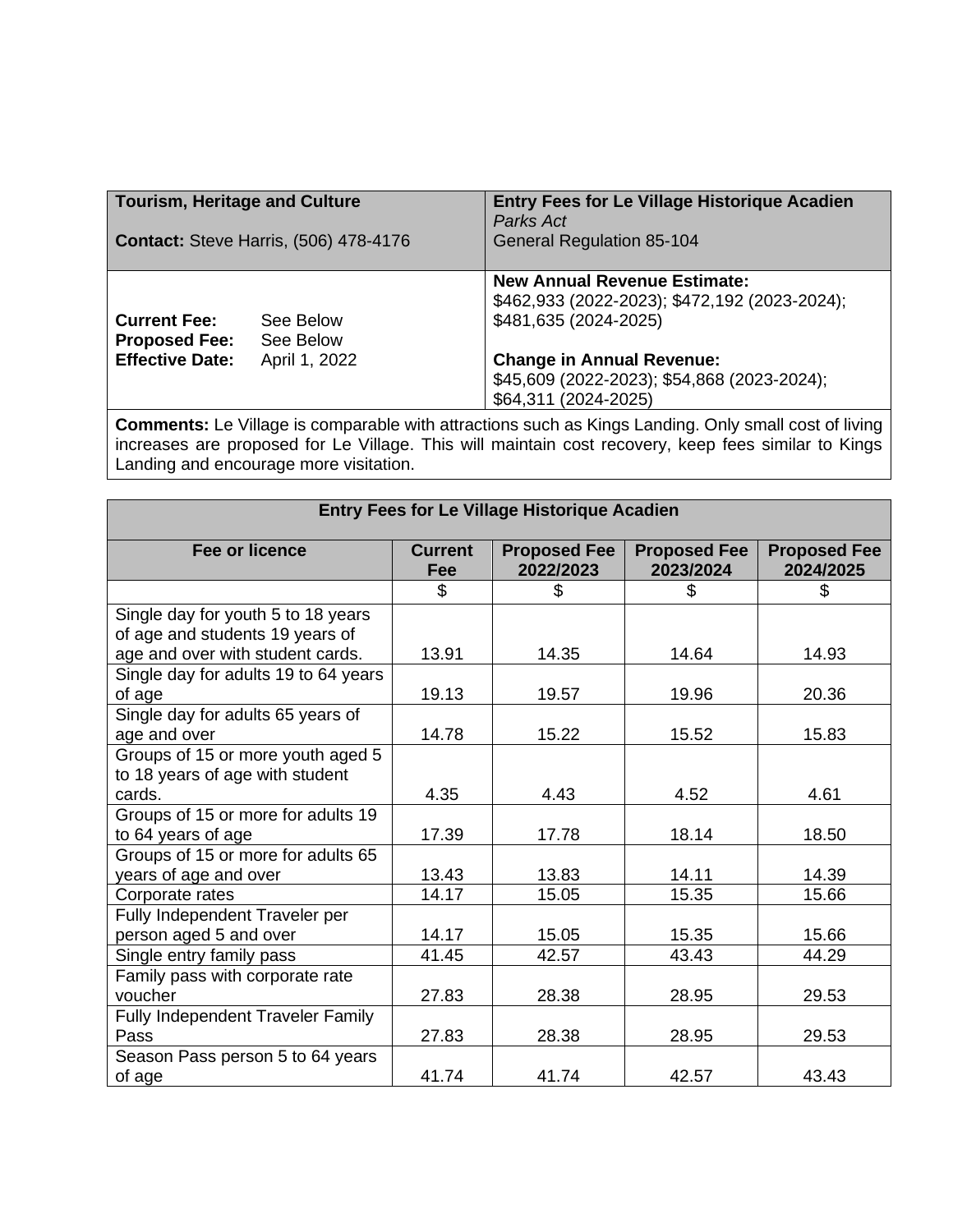| Season Pass senior accompanied |       |       |       |       |
|--------------------------------|-------|-------|-------|-------|
| by one guest                   | 47.83 | 47.83 | 48.79 | 49.76 |
| Season Pass - family           | 71.30 | 71.30 | 72.73 | 74.18 |
| Single day admission education |       |       |       |       |
| program including group photo  | 36.52 | 37.25 | 38.00 | 38.76 |

| Tourism, Heritage and Culture<br><b>Contact: Steve Harris, (506) 478-4176</b> |                        | <b>Marina Fees</b><br>Parks Act<br><b>General Regulation 85-104</b>                                        |  |
|-------------------------------------------------------------------------------|------------------------|------------------------------------------------------------------------------------------------------------|--|
| <b>Current Fee:</b><br><b>Proposed Fee:</b>                                   | See Below<br>See Below | <b>New Annual Revenue Estimate:</b><br>\$13,378 (2022-2023); \$13,646 (2023-2024);<br>\$13,981 (2024-2025) |  |
| <b>Effective Date:</b>                                                        | April 1, 2022          | <b>Change in Annual Revenue:</b><br>\$1,666 (2022-2023); \$2,269 (2023-2024);<br>\$2,206 (2024-2025)       |  |

**Comments:** Marina fees have not been increased since 2016 and the proposed increases will improve cost recovery. After the initial increase in year one, years two and three are proposed to be in line with the average increase in the consumer price index of 2%.

| <b>Marina Fees</b>                   |                    |                                     |                                     |                                            |  |  |
|--------------------------------------|--------------------|-------------------------------------|-------------------------------------|--------------------------------------------|--|--|
| <b>Fee or licence</b>                | <b>Current Fee</b> | <b>Proposed</b><br>Fee<br>2022/2023 | <b>Proposed</b><br>Fee<br>2023/2024 | <b>Proposed</b><br><b>Fee</b><br>2024/2025 |  |  |
|                                      | \$                 | \$                                  | \$                                  |                                            |  |  |
| For the use of moorings              |                    |                                     |                                     |                                            |  |  |
| Per week                             | 34.78              | 55.00                               | 56.10                               | 57.22                                      |  |  |
| Per month                            | 78.26              | 100.00                              | 102.00                              | 104.40                                     |  |  |
| Per Season                           | 282.60             | 375.00                              | 382.50                              | 390.15                                     |  |  |
| For storage in a compound per season | 282.60             | 325.00                              | 331.50                              | 338.13                                     |  |  |
| For dock space per season            | 456.62             | 615.00                              | 627.30                              | 639.84                                     |  |  |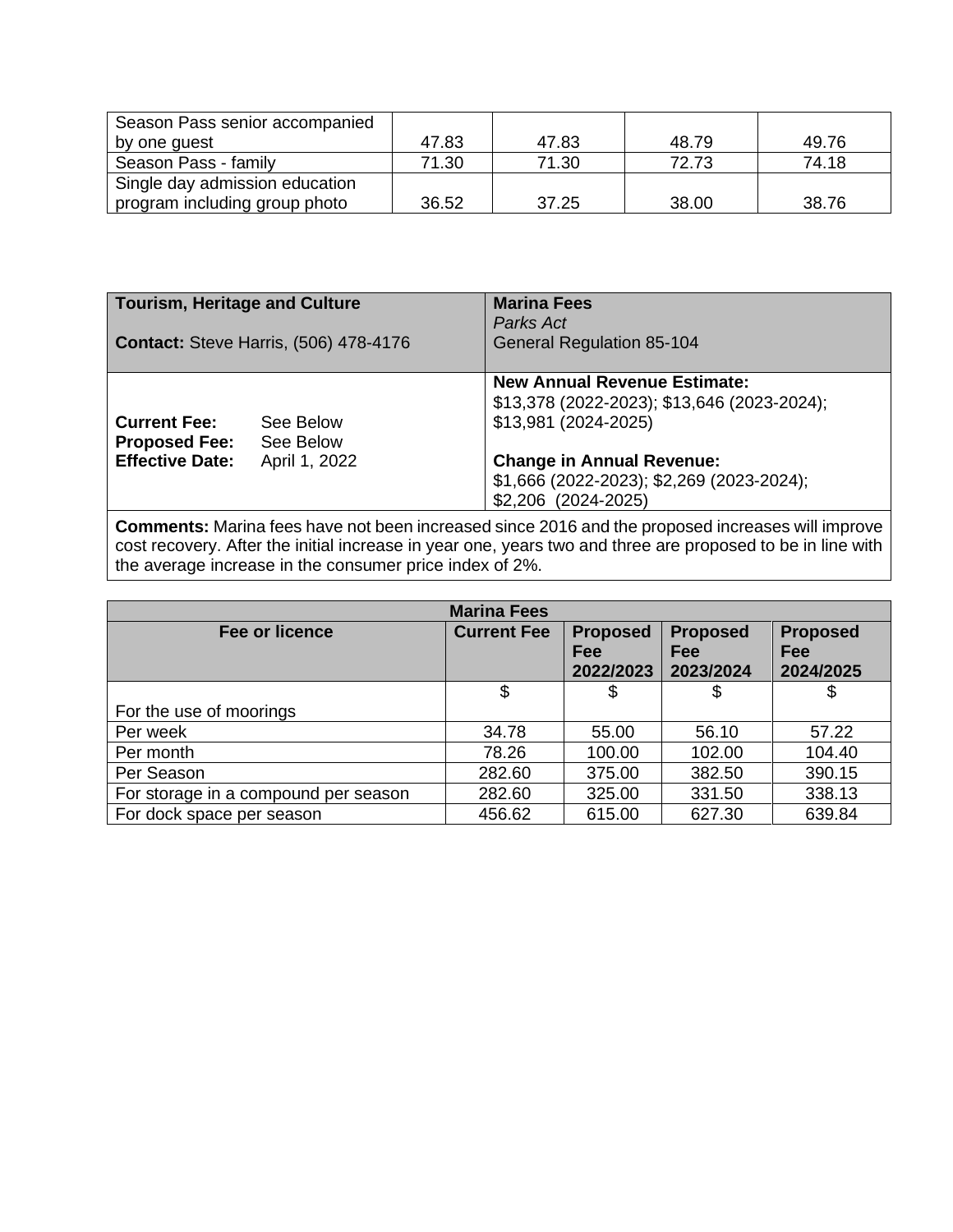| <b>Tourism, Heritage and Culture</b>                                  |                                         | <b>Daily and Monthly Camping Fees</b><br>Parks Act                                                                                                                                                     |  |
|-----------------------------------------------------------------------|-----------------------------------------|--------------------------------------------------------------------------------------------------------------------------------------------------------------------------------------------------------|--|
| <b>Contact: Steve Harris, (506) 478-4176</b>                          |                                         | <b>General Regulation 85-104</b>                                                                                                                                                                       |  |
| <b>Current Fee:</b><br><b>Proposed Fee:</b><br><b>Effective Date:</b> | See Below<br>See Below<br>April 1, 2022 | <b>New Annual Revenue Estimate:</b><br>\$191,875.00 (2022-2023); \$193,822.50 (2023-<br>2024); \$195,808.95 (2024-2025)<br><b>Change in Annual Revenue:</b><br>\$135,857.90; \$137,805.40 \$139,791.82 |  |

**Comments:** The provision of a 50 amp hook-up to a campsite is a significant upgrade that owners of larger recreational vehicles are seeking. It is being introduced to the République Provincial Park for the 2022 season. There isn't currently a fee for this enhanced service. It is anticipated that this will significantly increase electricity usage which is reflected in the proposed fee. Other parks will have site upgrades for 2023 and these will be added in due course.

The fees for cabin rental at Mount Carleton Provincial Park have not been increased since 2016. It is proposed to increase these fees to improve cost recovery and to align with other cabins in the region.

| <b>Daily and Monthly Camping Fees</b>                          |                       |                                  |                                  |                                  |  |  |  |
|----------------------------------------------------------------|-----------------------|----------------------------------|----------------------------------|----------------------------------|--|--|--|
| <b>Fee or licence</b>                                          | <b>Current</b><br>Fee | <b>Proposed Fee</b><br>2022/2023 | <b>Proposed Fee</b><br>2023/2024 | <b>Proposed Fee</b><br>2024/2025 |  |  |  |
|                                                                | \$                    | \$                               | \$                               | \$                               |  |  |  |
| Site with electricity (50amp), water<br>and sewerage per night | n/a                   | 55.00                            | 55.00                            | 55.00                            |  |  |  |
| Site with electricity (50amp), water<br>and sewerage monthly   | n/a                   | 1,480.00                         | 1,480.00                         | 1,480.00                         |  |  |  |
| Bathurst Lake - Beaver (4) (per day)                           | 52.17                 | 100.00                           | 102.00                           | 104.00                           |  |  |  |
| Bathurst Lake - Porcupine (4) (per<br>day)                     | 52.17                 | 100.00                           | 102.00                           | 104.00                           |  |  |  |
| Bathurst Lake - Raccoon (6) (per                               |                       |                                  |                                  |                                  |  |  |  |
| day)                                                           | 78.26                 | 150.00                           | 153.00                           | 156.00                           |  |  |  |
| Bathurst Lake - Otter (8) (per day)                            | 86.96                 | 200.00                           | 204.00                           | 208.00                           |  |  |  |
| Bathurst Lake - Bear (11) (per day)                            | 104.35                | 275.00                           | 280.50                           | 286.00                           |  |  |  |
| Nictau Lake - Spruce (12) (per day)                            | 130.43                | 300.00                           | 306.00                           | 312.00                           |  |  |  |
| Nictau Lake - Maple (9) (per day)                              | 113.04                | 225.00                           | 229.50                           | 234.00                           |  |  |  |
| Nictau Lake - Cedar (3) (per day)                              | 86.96                 | 75.00                            | 76.50                            | 78.00                            |  |  |  |
| Nictau Lake - Fir (6) (per day)                                | 95.65                 | 150.00                           | 153.00                           | 156.00                           |  |  |  |
| Nictau Lake - Pine (2) (per day)                               | 52.17                 | 50.00                            | 51.00                            | 52.00                            |  |  |  |
| Nictau Lake - Ash (3) (per day)                                | 86.96                 | 75.00                            | 76.50                            | 78.00                            |  |  |  |
|                                                                |                       |                                  |                                  |                                  |  |  |  |
| Bathurst Lake - Beaver (4) (per                                |                       |                                  |                                  |                                  |  |  |  |
| week)                                                          | 295.65                | 500.00                           | 510.00                           | 520.00                           |  |  |  |
| Bathurst Lake - Porcupine (4) (per                             |                       |                                  |                                  |                                  |  |  |  |
| week)                                                          | 295.65                | 500.00                           | 510.00                           | 520.00                           |  |  |  |
| Bathurst Lake - Raccoon (6) (per                               |                       |                                  |                                  |                                  |  |  |  |
| week)                                                          | 434.78                | 750.00                           | 765.00                           | 780.00                           |  |  |  |
| Bathurst Lake - Otter (8) (per week)                           | 486.96                | 1,000.00                         | 1,020.00                         | 1,040.00                         |  |  |  |